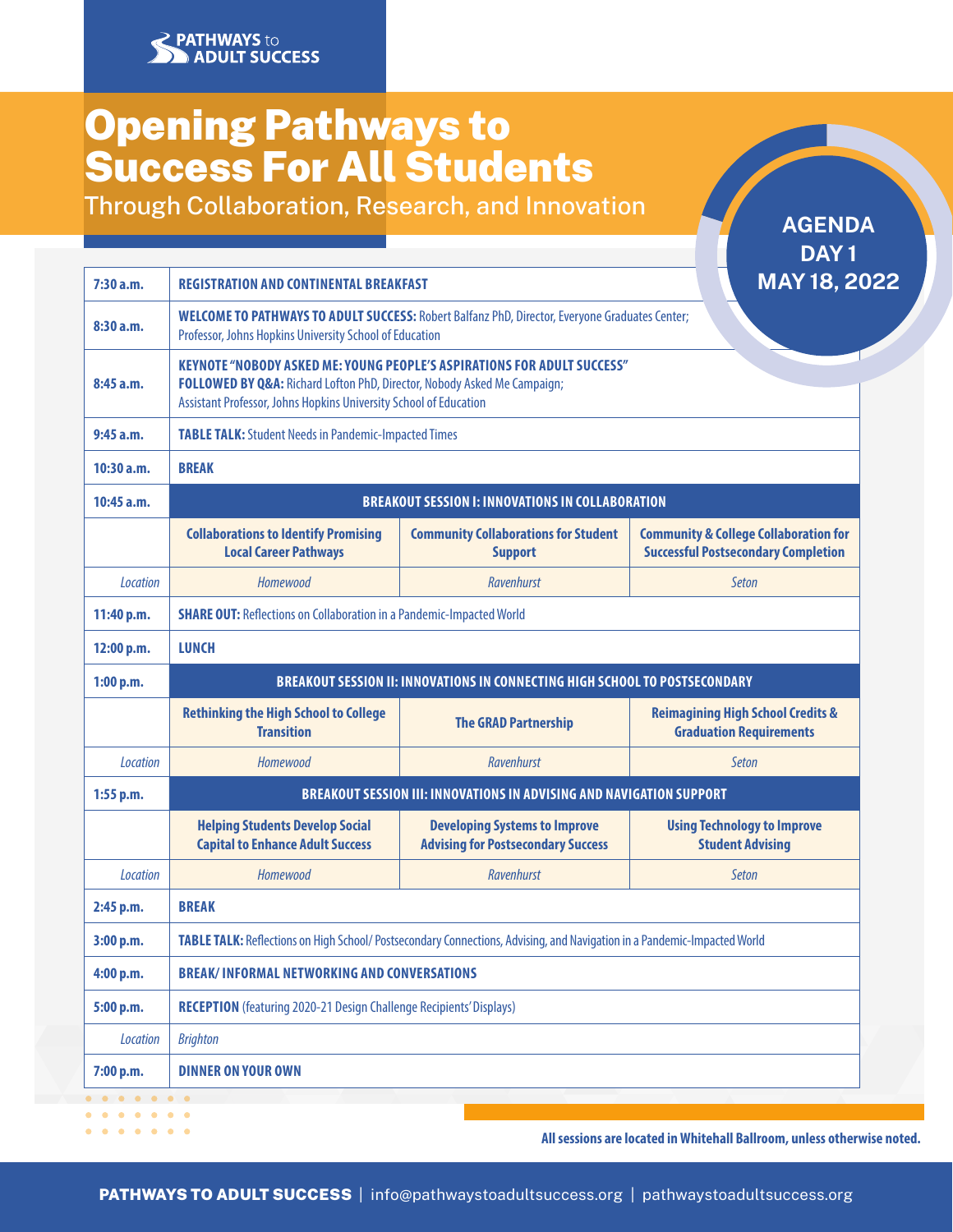# Opening Pathways to Success For All Students

Through Collaboration, Research, and Innovation **AGENDA** 

# DAY<sub>2</sub> MAY 19, 2022

| 7:30a.m.   | <b>CONTINENTAL BREAKFAST</b>                                                                                                                                                                                                                                                                 |
|------------|----------------------------------------------------------------------------------------------------------------------------------------------------------------------------------------------------------------------------------------------------------------------------------------------|
| 8:00a.m.   | <b>WELCOME AND INTRODUCTION: Robert Balfanz PhD, Director, Everyone Graduates Center;</b><br>Professor, Johns Hopkins University School of Education                                                                                                                                         |
| 8:15a.m.   | KEYNOTE ADDRESS: "FOSTERING CONNECTIONS IN SCHOOLS VIA A CULTURE OF TRUST, EQUITY, AND DIVERSITY,"<br><b>FOLLOWED BY Q&amp;A AND TABLE TALK:</b><br>John Krownapple, Author; Adjunct Professor, Johns Hopkins University School of Education; Educational Consultant, Dignity Consulting LLC |
| 9:30a.m.   | <b>DESIGN SESSION:</b> Focused on 2021-22 Design Challenge Recipients' Problems of Practice                                                                                                                                                                                                  |
| 11:10a.m.  | <b>BREAK</b>                                                                                                                                                                                                                                                                                 |
| 11:20a.m.  | <b>TABLE TALK: New Designs for New Times</b><br><b>SPECIAL PERFORMANCE:</b> The Baltimore Urban Inspirational Choir (B.U.I.C.)                                                                                                                                                               |
| 12:15 p.m. | <b>GRAB AND GO BOXED LUNCH AND SHUTTLE TO AIRPORT/TRAIN STATION</b>                                                                                                                                                                                                                          |



## WHO WE ARE

Pathways to Adult Success is a project of the Everyone Graduates Center at Johns Hopkins University School of Education. Building strong pathways means connecting those who can make a difference for students.

# PATHWAYS TO ADULT SUCCESS

info@pathwaystoadultsuccess.org pathwaystoadultsuccess.org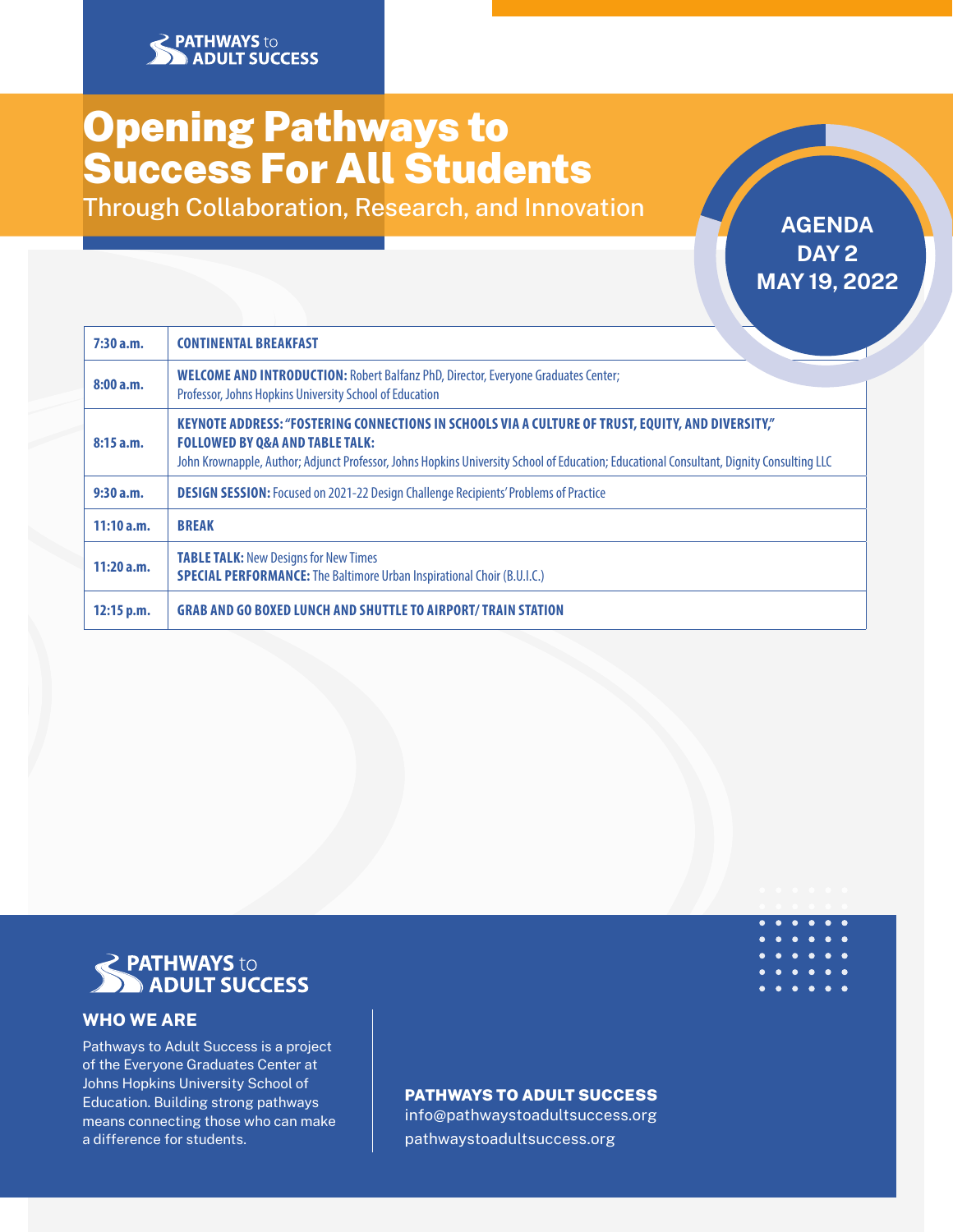# Opening Pathways to Success For All Students

Through Collaboration, Research, and Innovation

# **BREAKOUT DESCRIPTIONS**

# BREAKOUT #1: INNOVATIONS IN COLLABORATION (10:45 – 11:30 AM)

# Collaboration to Identify Promising Local Career Pathways

### *Location: Homewood*

Charter school leaders from very different communities share how they work with local partners to develop pathways preparing students for in-demand careers in their local setting.

Presenters: *Rich Harrison, Lighthouse Community Schools, Oakland, CA; Robert Baade, Linda Ortega, and Zia Martinez, Robert F. Kennedy High School, Albuquerque, NM*

#### Community Collaborations for Student Support *Location: Ravenhurst*

Two non-profits share strategies for engaging entire communities in supporting students so they can achieve adult success.

Presenters: *Ashley Seiler and Tashanna Stanciel, Big Brothers Big Sisters of Eastern Missouri; Doug Elmer, Prep KC, Kansas City, MO.*

# Community & College Collaboration for Successful Postsecondary Completion

#### *Location: Seton*

Helping higher ed institutions work with each other and with K12 and community partners to help students persevere and attain postsecondary credentials.

Presenters: *Rosie Ayala, Graduate Tacoma (WA); Jennifer Robin, National Louis University, Chicago.*

# BREAKOUT #2: INNOVATIONS IN CONNECTING HIGH SCHOOL TO POSTSECONDARY (1:00 – 1:45 PM)

### Rethinking the High School to College Transition *Location: Homewood*

Innovative approaches to enhancing opportunities for students to get a head start on college during their final years in high school.

Presenters: *Erica Cuevas and Meredith Hills, "The Big Blur," Jobs for the Future; Alexandra Slack and Asheley Siewnarine, The Educational Equity Lab.*

#### The GRAD Partnership for Student Success *Location: Ravenhurst*

Introducing a new collaborative of nine organizations committed to the vision of scaling high-quality student success (on-track) systems to enable all students to graduate from high school ready for college and career.

Presenters: *Bob Balfanz and Patricia Balana, Johns Hopkins University.*

# Reimagining High School Credits & Graduation **Requirements**

#### *Location: Seton*

Policies and practices in two states to help students attain credits and fulfill graduation requirements based on learning rather seat time.

Presenters: *Graham Wood and Cassie Palsgrove, Ohio State Department of Education; Kerrie Alley-Violette and Sean Peschel, New Hampshire "Learn Everywhere" Program.*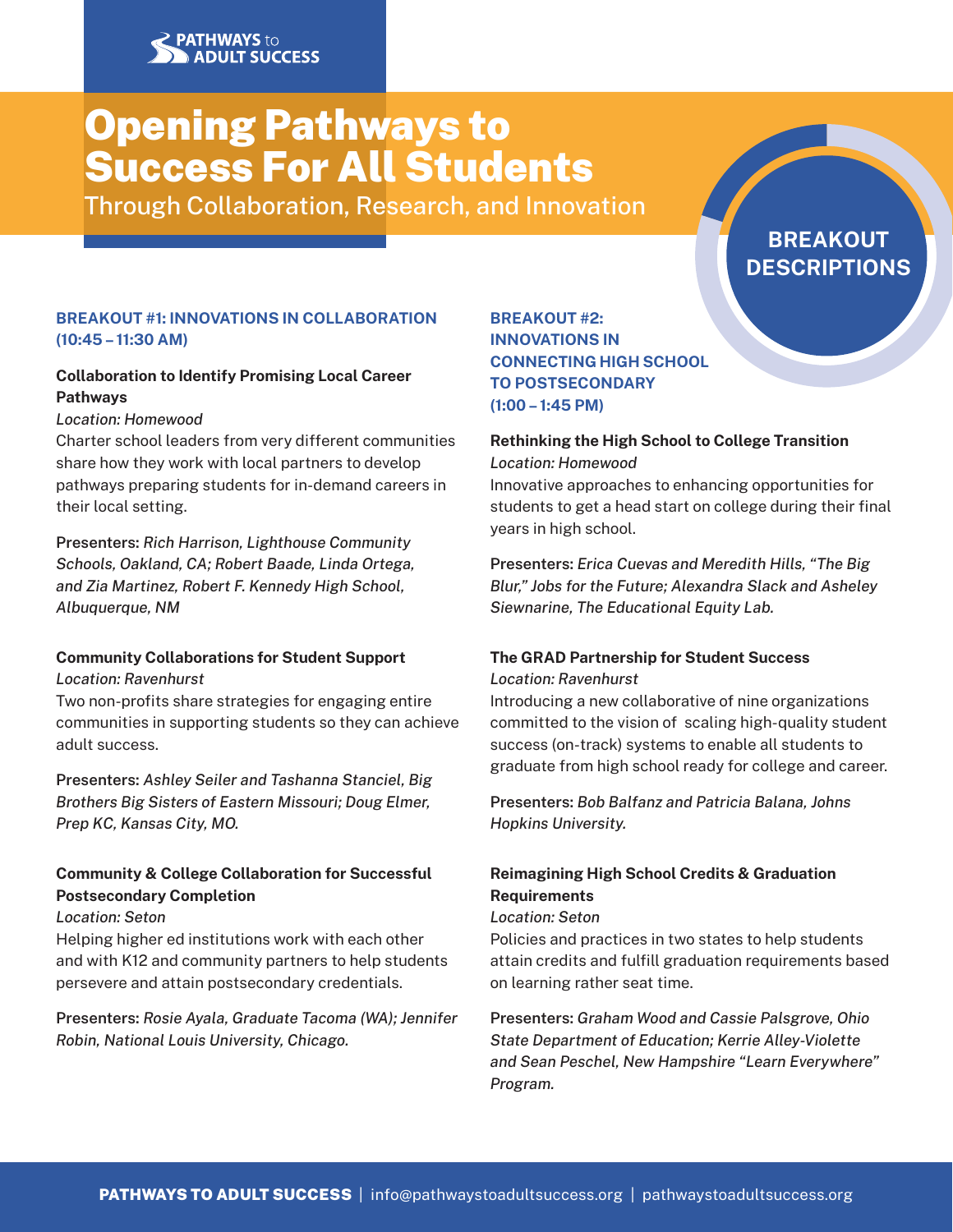# Opening Pathways to Success For All Students

Through Collaboration, Research, and Innovation

### BREAKOUT #3: INNOVATIONS IN ADVISING AND NAVIGATION SUPPORT (1:55 – 2:40 PM)

# Helping Students Develop Social Capital to Enhance Adult Success

#### *Location: Homewood*

Promoting developmental relationships with adults that help students develop social capital that opens doors to adult success.

Presenters: *Dave Calhoun and Juli Coleman, CORE Districts, CA*

#### Developing Systems to Improve Advising for Postsecondary Success

# *Location: Ravenhurst*

Developing systems to mitigate the counselor shortage and scale quality advising for postsecondary planning to all students, especially in large urban districts.

Presenters: *Susanne Diggs-Wilborn, Achieve Atlanta; Jeremy Greenfield and Jessica Sasko, New Visions for Public Schools (NYC).*

# Using Technology to Improve Student Advising

#### *Location: Seton*

Building robust data systems to support more effective student advising in middle to high school planning and improve institutional match in postsecondary decisions.

Presenters: *Frances Dumas-Hines and Jacqueline Barnette, Evansville-Vanderburgh School Corporation (IN); Keith White and Dave Morton, PEF Chattanooga (TN).*

BREAKOUT **DESCRIPTIONS**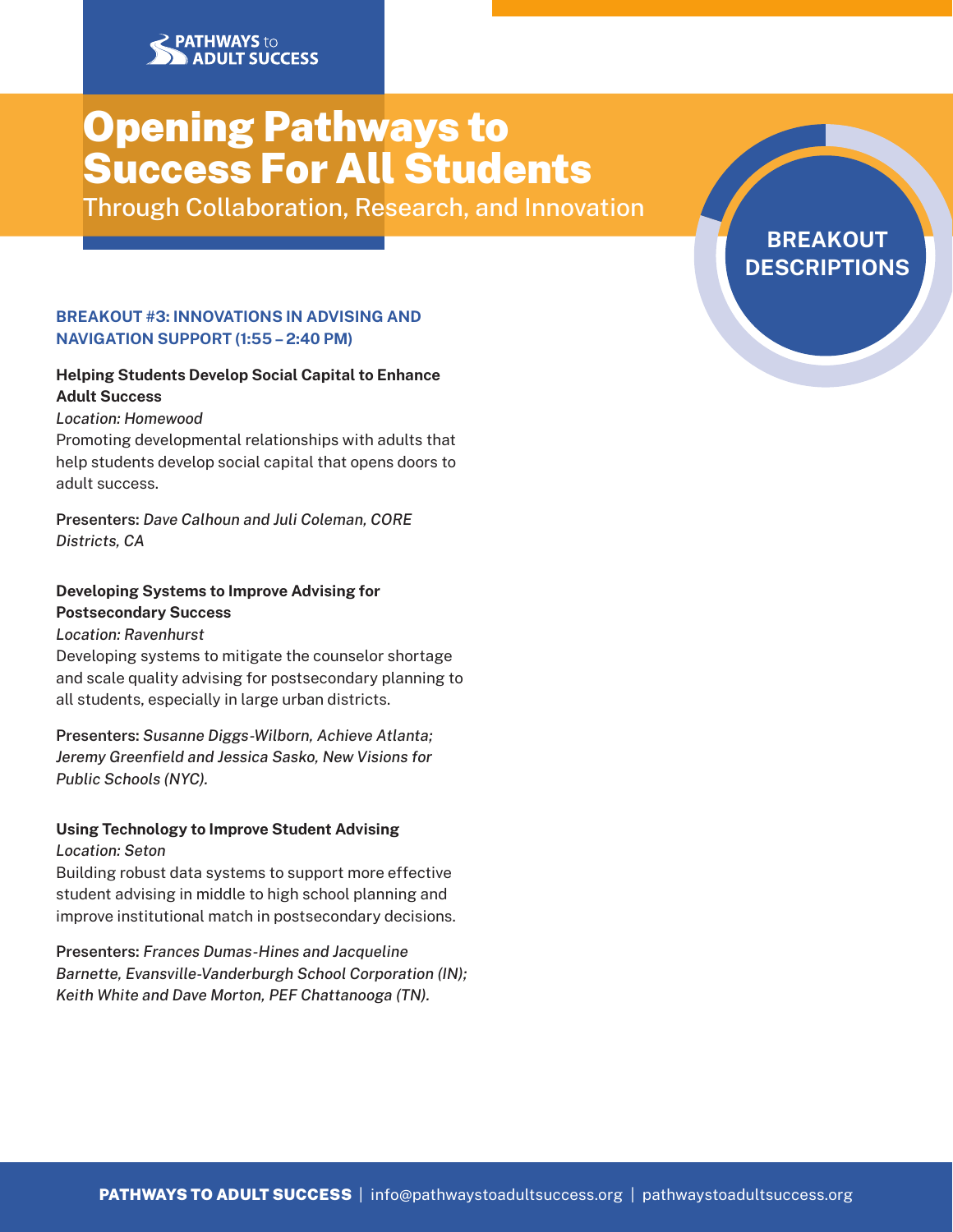# Opening Pathways to Success For All Students

Through Collaboration, Research, and Innovation

# **DESIGN CHALLENGE** RECIPIENTS

# 2020-21 PAS DESIGN CHALLENGE PROJECTS

(on display during May 18 afternoon reception)

### Access ASU (Arizona State University) "Virtual College Application and FAFSA Support"

Access ASU collaborated with local high schools, community partners, and volunteers to organize a dozen or more drive-through events to help students and their families, especially first-generation college-goers, complete and submit the FAFSA application online during COVID.

Presenter: Erin Chastain, ASU Director of School Partnerships

### Puget Sound Educational Service District "Student Voice Data System"

The PSESD worked to develop ways to capture student voice around attendance and engagement challenges in the context of the pandemic.

Presenters: Sarah Frazelle, PSESD EWIS and MTSS Director, and Eric Meredith, University of Montana data analyst.

#### National Louis University

### "Innovative career preparation model to drive equity in student employment outcomes"

NLU developed new career preparation modules and offered stipends to enable students to participate in high-quality internships, in both virtual and in-person modalities.

Presenter: Dr. Natasha Kohl, NLU Director of Career Development and Special Projects

#### Philadelphia Education Fund "PAS Informed Postsecondary Tool Kit"

PEF created a toolkit to help recruiters for local colleges and postsecondary training to motivate ninth-grade students to focus on excellence in attendance, behavior, and coursework throughout their high school journey.

Presenters: Rick Moses, Director, and Kelly Staskel, Program Manager, Philadelphia Postsecondary Success Program.

### Peer Power Foundation, Memphis, TN "Peer Power Afterschool Virtual Learning Lab"

Peer Power developed innovative strategies to engage Memphis students in its program of college preparation within a virtual learning space.

Presenters: Dr. Marygrace Hemme, Director of Academic Initiative and Training, and Dr. Sara Benson, Program Director and Learning Lead, Peer Power Foundation.